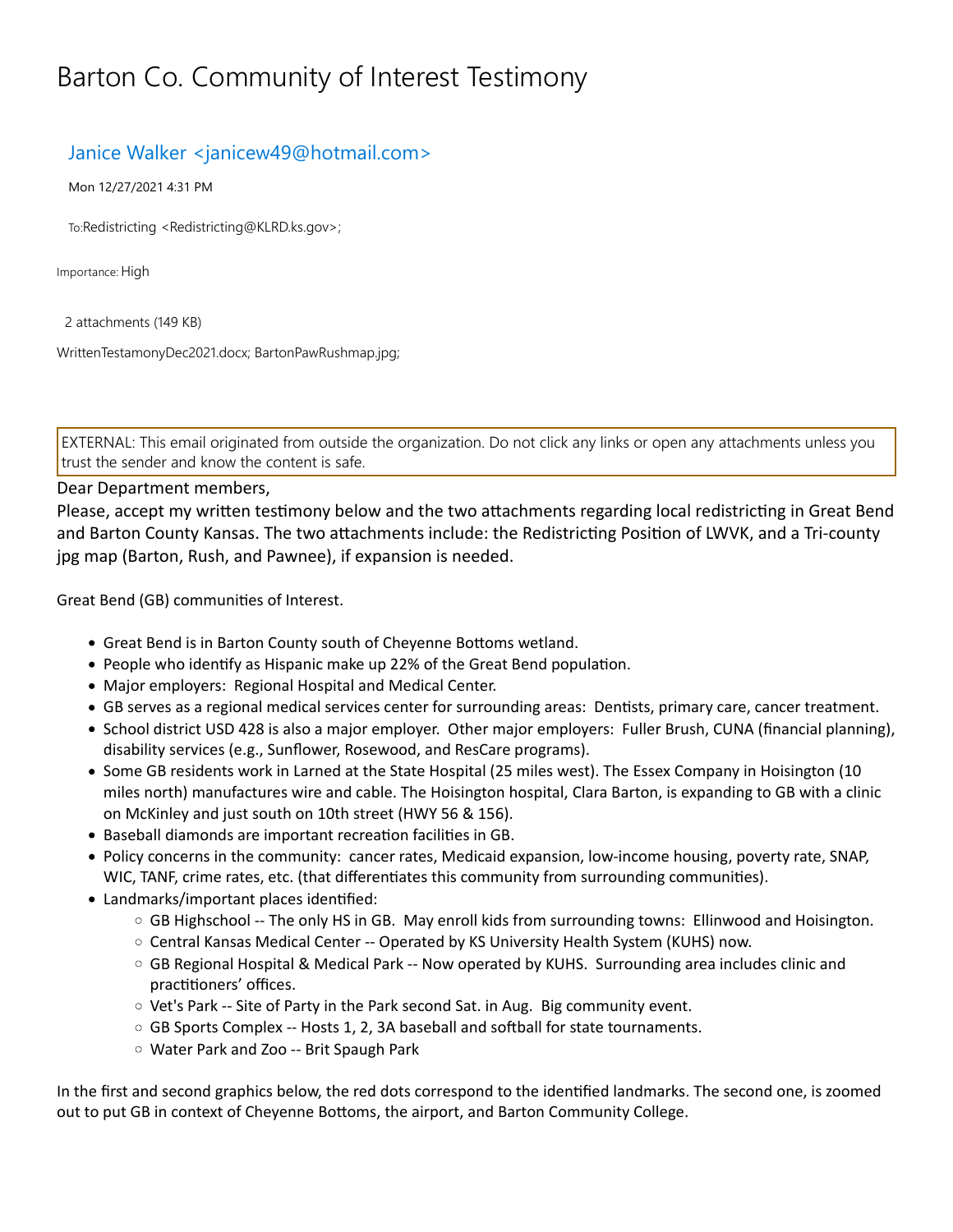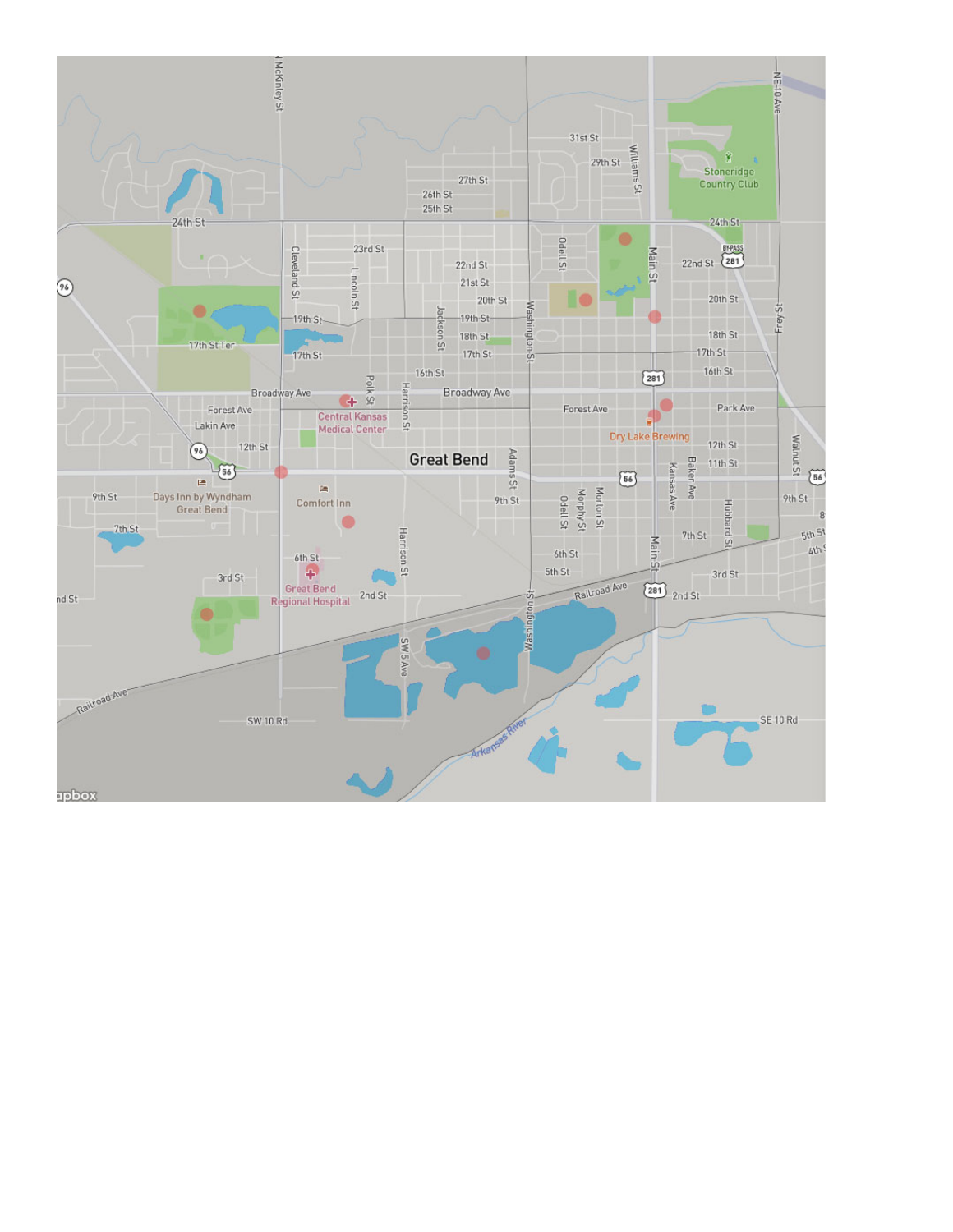

Respectfully Submitted, Janice A. Walker League of Women Voters (LWV) janicew49@hotmail.com 620-617-4568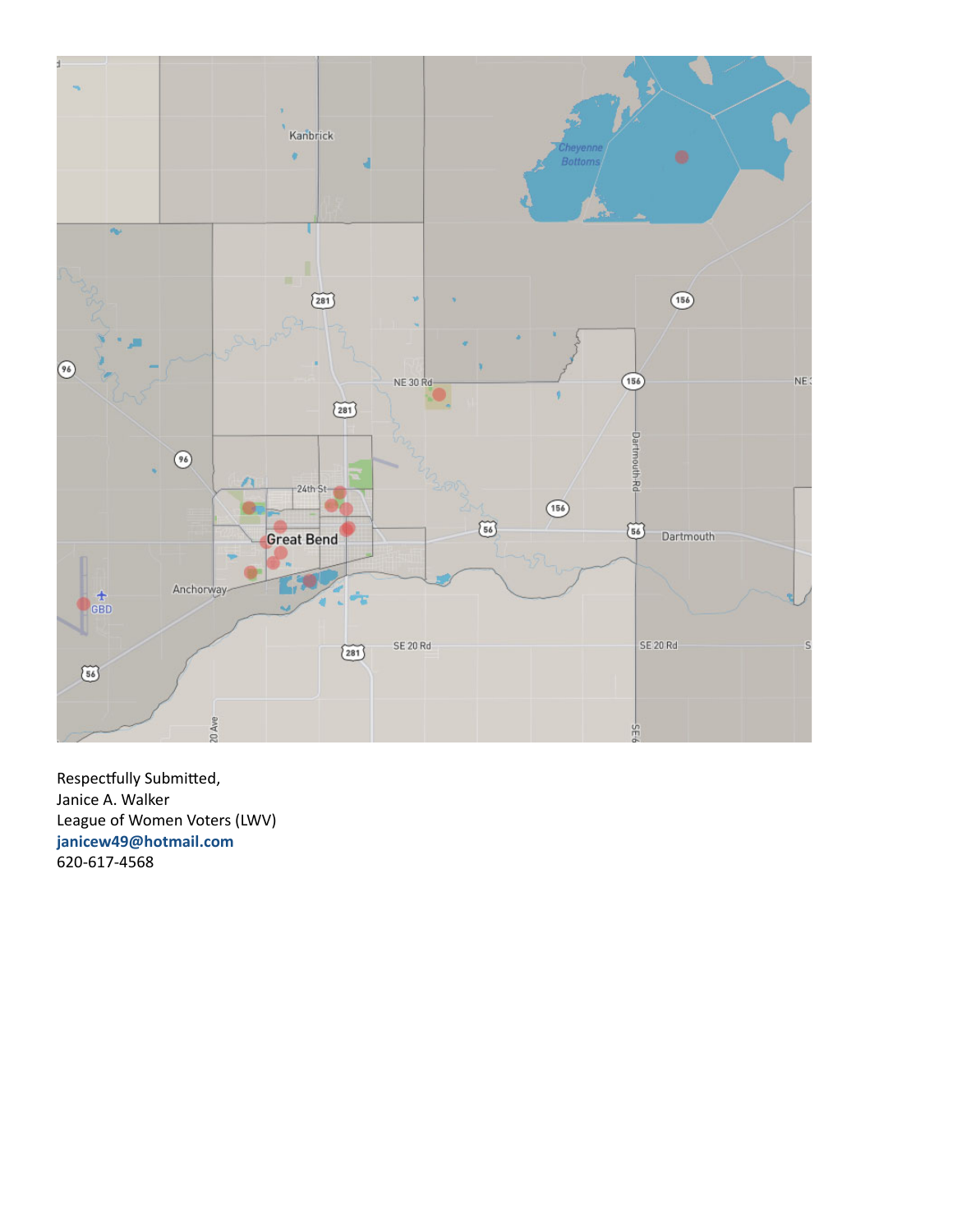Dec. 27, 2021

To: Kansas Legislative Research Department.

Fr: Janice A. Walker/President of the League of Women Voters of Great Bend/Barton County and state Board Member of the LWVK. [janicew49@hotmail.com,](mailto:janicew49@hotmail.com) 620-617-4568. Re: Written testimony on Redistricting after giving oral testimony via Zoom on Nov. 23, 2021.

The League of Women Voters of Kansas (LWVK) proposes the following:

1- Have a non-partisan entity exclusively prepare any redistricting plans presented for approval by the Legislature without direction or oversight by legislators or legislative committees. (In 2010 the District Court drew the redistricting map).

2- This entity, an independent special commission, should not plan around incumbents' places of residence, voter registration, election, or other partisan data; or any demographic data other than that provided under federal law by the Census Bureau for redistricting purposes.

3- Present redistricting plans at statewide public hearings immediately after introduction in bill form and prior to consideration by the House and Senate. The plan must be enforceable in court and require the following: substantially equal population, geographic contiguity and effective representation of racial and linguistic minorities, and protection of 'communities of interest.'

4- Adopt redistricting plans for the State House, Senate and Congressional Districts no later than Feb. 28 of the year ending in 2.

My focus in the accompanying email and maps is the Great Bend/Barton County community. The second attachment expands to a Tri-County map for future consideration.

Thank you for this opportunity to offer input for Kansas Redistricting maps since the 2020 Census.

JAW